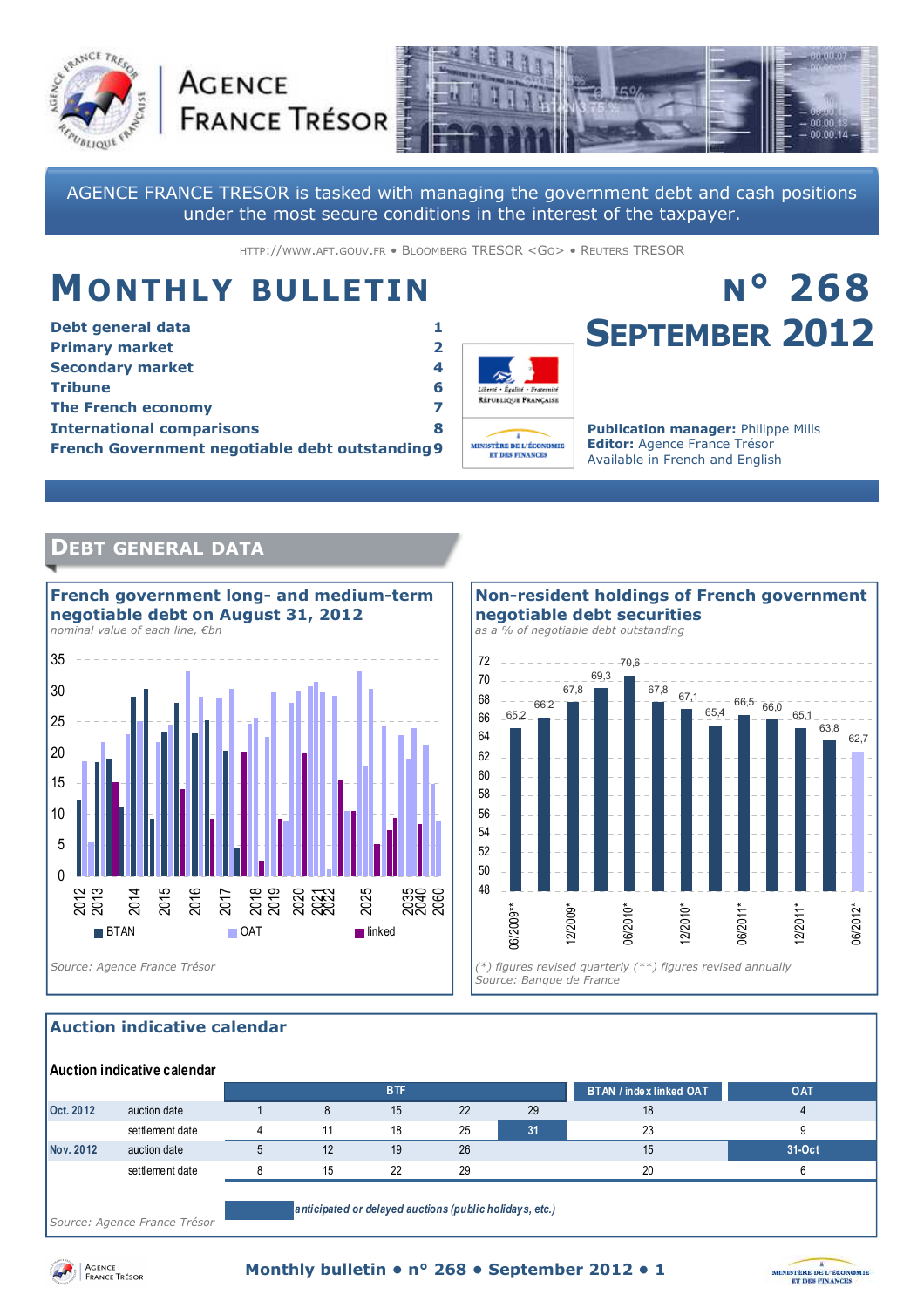#### **NEWS BRIEF**

#### **Inflation-linked securities buoyed by the return to normal in capital markets**

Since January 2012, Agence France Trésor (AFT) has had no trouble issuing securities linked to French and eurozone inflation, despite the state of the capital markets. By mid-September, it had issued €13.5 billion in those securities, or approximately 8.6 percent of total gross issuance since the start of the year.

The auction of 20 September bore witness to growing investor appetite for "linkers". This prompted AFT to issue for the first time in its history four different instruments, in a total amount of €1.8 billion: three OAT bonds linked to eurozone inflation, maturing in 10 years (OAT€i 25 July 2022), 15 years (OAT€i 25 July 2027) and 20 years (OAT€i 25 July 2032), and a 17-year bond linked to French inflation (OATi 25 July 2029). This auction yielded the largest amount of any auction in 2012, except for the OAT€i 2018 issued in April.

There are several reasons for the increased demand observed in September. In periods of strong upward pressure on yields, investors naturally gravitate towards nominal bonds, which offer greater liquidity. But the persistent signals of a certain return to normal in the markets since the summer, buttressed by the European Central Bank's supportive monetary policy, have fuelled demand for inflation-linked bonds.

Moreover, rising oil prices during the summer have reignited fears of a possible surge in inflation, with the result that investors are turning to linkers for protection.

A further factor is that following the July downgrade to Baa2 of Italy's government bond rating by Moody's, Italian linkers, called BTPis, were dropped from a number of benchmark bond indices and, in response, from various investment portfolios. Such investors have replaced at least part of their BTPi holdings with French OATs linked to inflation.

Lastly, the ceiling on "Livret A" (a regulating savings account) will be raised by 25 percent as of 1 October, and raised again by the end of 2012. This should boost demand for indexlinked securities from banks that need to protect their Livret A deposits against the risk of inflation – an essential determinant of the rate paid to account-holders.

#### **PRIMARY MARKET**



#### **OATs and BTANs issues and cumulative total on August 31, 2012**  *€bn*  0 5 10 15 20 25 30 35 OAT 4/2014 BTAN 7/2014 BTAN 9/2014 OAT 10/2014 BTAN 1/2015 OAT 4/2015 BTAN 7/2015 BTAN 2/2016 OAT 4/2016 BTAN 7/2016 BTANi 7/2016 BTAN 2/2017 ь BTAN 7/2017 OAT 10/2017 OAT€i 7/2018 OAT 10/2018 OAT 4/2019 OATi 7/2019 OAT 10/2019 OAT 10/2020 ۰ OAT 10/2021 OAT 4/2022 OAT€i 7/2022 OATi 7/2023 OAT 10/2023 OAT 10/2025 OAT 4/2026 OAT€i 7/2027 OAT 4/2035 OAT€i 7/2040 OAT 4/2041 OAT 4/2060 ■ issued before 2012 issued in 2012 *Source: Agence France Trésor*



*Source: Agence France Trésor* 

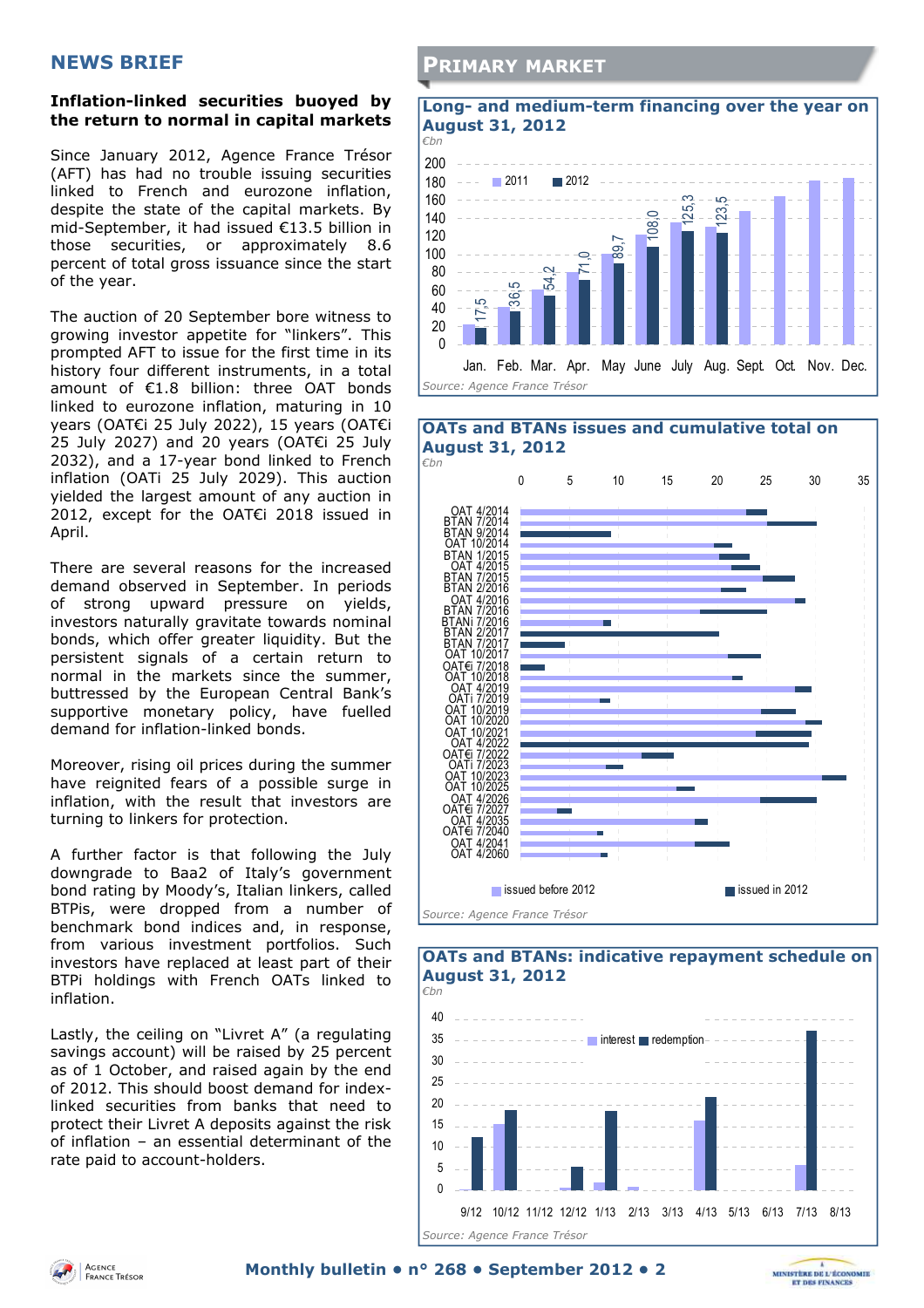#### **BTF auctions – August 2012**  *€m*

|                            | <b>BTF</b> | <b>BTF</b> | <b>BTF</b> | <b>BTF</b> |
|----------------------------|------------|------------|------------|------------|
|                            | 1 month    | 3 month    | 6 month    | 12 month   |
| <b>Auction date</b>        |            | 8/6/2012   | 8/6/2012   | 8/6/2012   |
| Issue                      |            | 13 weeks   | 24 weeks   | 50 weeks   |
| Settlement date            |            | 8/9/2012   | 8/9/2012   | 8/9/2012   |
| Maturity                   |            | 11/8/2012  | 1/24/2013  | 7/25/2013  |
| Amount served              |            | 3,794      | 1,495      | 1,496      |
| <b>NCTs after auction</b>  |            | 0          | 13         | 13         |
| <b>Total issued amount</b> |            | 3,794      | 1,508      | 1,509      |
| Weighted average rate      |            | $-0.010%$  | $-0.010%$  | $-0.006%$  |
| <b>Auction date</b>        |            | 8/13/2012  | 8/13/2012  | 8/13/2012  |
| <b>Issue</b>               |            | 12 weeks   | 23 weeks   | 49 weeks   |
| Settlement date            |            | 8/16/2012  | 8/16/2012  | 8/16/2012  |
| Maturity                   |            | 11/8/2012  | 1/24/2013  | 7/25/2013  |
| Amount served              |            | 3,996      | 1,693      | 1,498      |
| NCTs after auction         |            | 201        | 62         | 11         |
| <b>Total issued amount</b> |            | 4,197      | 1,755      | 1,509      |
| Weighted average rate      |            | $-0.016%$  | $-0.010%$  | 0.000%     |
| <b>Auction date</b>        |            | 8/20/2012  | 8/20/2012  | 8/20/2012  |
| <b>Issue</b>               |            | 13 weeks   | 22 weeks   | 52 weeks   |
| Settlement date            |            | 8/23/2012  | 8/23/2012  | 8/23/2012  |
| Maturity                   |            | 11/22/2012 | 1/24/2013  | 8/22/2013  |
| Amount served              |            | 3,996      | 1,185      | 1,795      |
| NCTs after auction         |            | $\Omega$   | 6          | 9          |
| <b>Total issued amount</b> |            | 3,996      | 1,191      | 1,804      |
| Weighted average rate      |            | $-0.015%$  | $-0.018%$  | 0.002%     |
| <b>Auction date</b>        |            | 8/27/2012  | 8/27/2012  | 8/27/2012  |
| <b>Issue</b>               |            | 12 weeks   | 25 weeks   | 51 weeks   |
| Settlement date            |            | 8/30/2012  | 8/30/2012  | 8/30/2012  |
| Maturity                   |            | 11/22/2012 | 2/21/2013  | 8/22/2013  |
| Amount served              |            | 3,997      | 1,794      | 1,200      |
| NCTs after auction         |            | 0          | 0          | 6          |
| <b>Total issued amount</b> |            | 3,997      | 1,794      | 1,206      |
| Weighted average rate      |            | $-0.013%$  | $-0.009%$  | 0.005%     |

*Source: Agence France Trésor* 



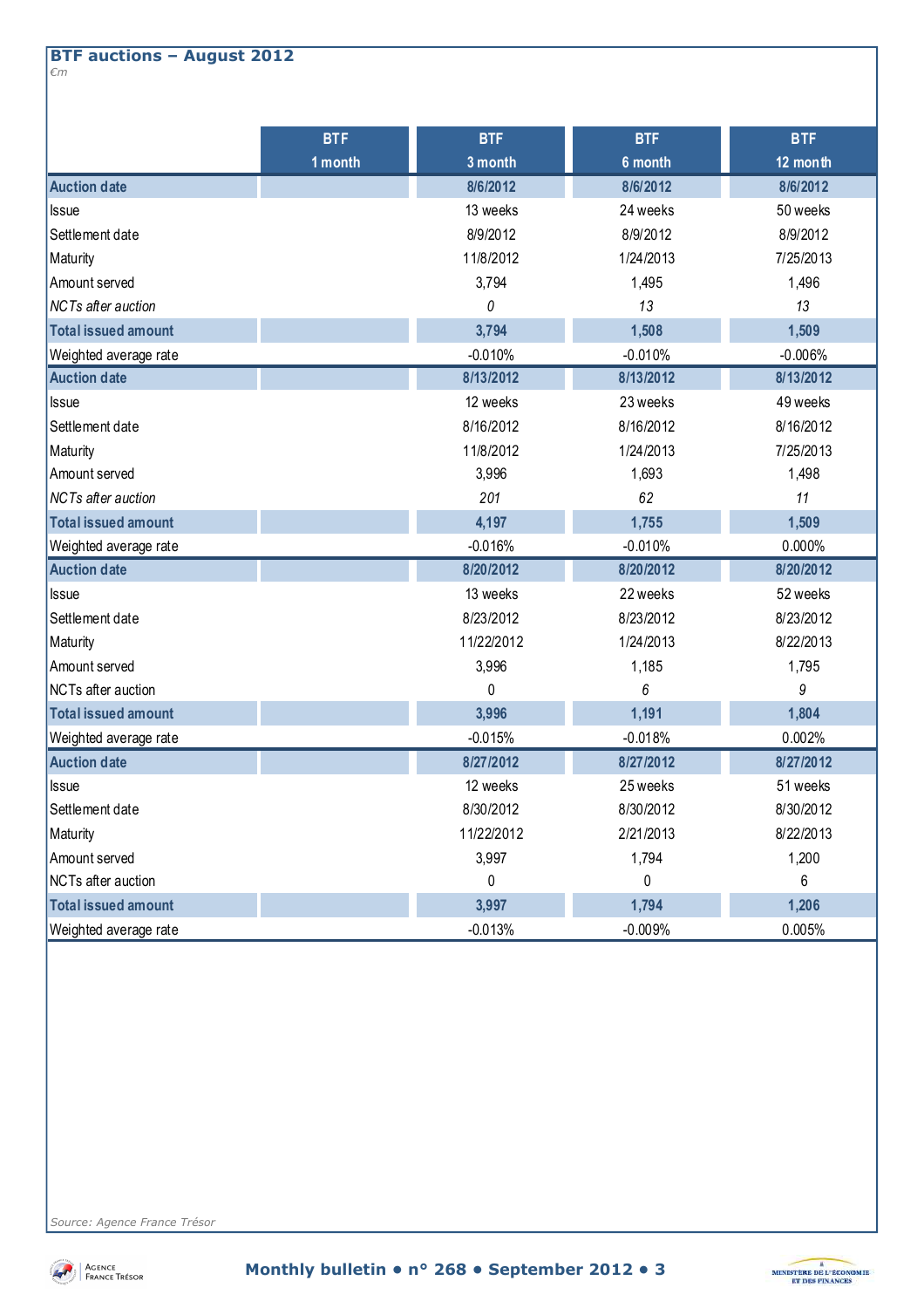### **SECONDARY MARKET**





#### **Breakeven inflation**

*daily quotes in %* 



(1) difference between the yield of the OAT 3.75% April 2017 and the yield of the OATi 1% August 2017

(2) difference between the yield of the OAT 4.25% April 2019 and the yield of the OAT€i 2.25% August 2020

(3) difference between the yield of the OAT 5.5% April 2029 and the yield of the OATi 3.4% August 2029

(4) difference between the yield of the OAT 5.75% October 2032 and the yield of the OAT€i 3.15% August 2032

#### *Source: Bloomberg*

|                                           | Negotiable government debt and swaps |             |             |              |             |             |             |                     |                       |
|-------------------------------------------|--------------------------------------|-------------|-------------|--------------|-------------|-------------|-------------|---------------------|-----------------------|
| €bn                                       | end<br>2005                          | end<br>2006 | end<br>2007 | en d<br>2008 | end<br>2009 | end<br>2010 | end<br>2011 | end of July<br>2012 | end of August<br>2012 |
| Negotiable government debt<br>outstanding | 877                                  | 877         | 921         | 1,017        | 1,148       | 1,229       | 1,313       | 1,387               | 1,382                 |
| of which index-linked securities          | 90                                   | 110         | 132         | 152          | 148         | 159         | 166         | 167                 | 167                   |
| <b>OAT</b>                                | 593                                  | 610         | 641         | 681          | 719         | 816         | 888         | 938                 | 937                   |
| <b>BTAN</b>                               | 189                                  | 200         | 202         | 198          | 215         | 226         | 247         | 265                 | 264                   |
| <b>BTF</b>                                | 95                                   | 66          | 78          | 138          | 214         | 187         | 178         | 184                 | 181                   |
| <b>Swaps outstanding</b>                  | 52                                   | 44          | 42          | 28           | 20          | 16          | 13          | 11                  | 11                    |
| Average maturity of the negotiable debt   |                                      |             |             |              |             |             |             |                     |                       |
| before swaps                              | 6 years                              | 7 years     | 7 years     | 6 years      | 6 years     | 7 years     | 7 years     | 7 years             | 7 years               |
|                                           | 267 days                             | 45 days     | 51 days     | 292 days     | 246 days    | 68 days     | 57 days     | 31 days             | 13 days               |
| after swaps                               | 6 years                              | 7 years     | 7 years     | 6 years      | 6 years     | 7 years     | 7 vears     | 7 years             | 7 years               |
|                                           | 228 days                             | 16 days     | 29 days     | 276 days     | 233 days    | 60 days     | 52 days     | 28 days             | 10 days               |
|                                           |                                      |             |             |              |             |             |             |                     |                       |

*Source: Agence France Trésor* 

Agence<br>France Trésor

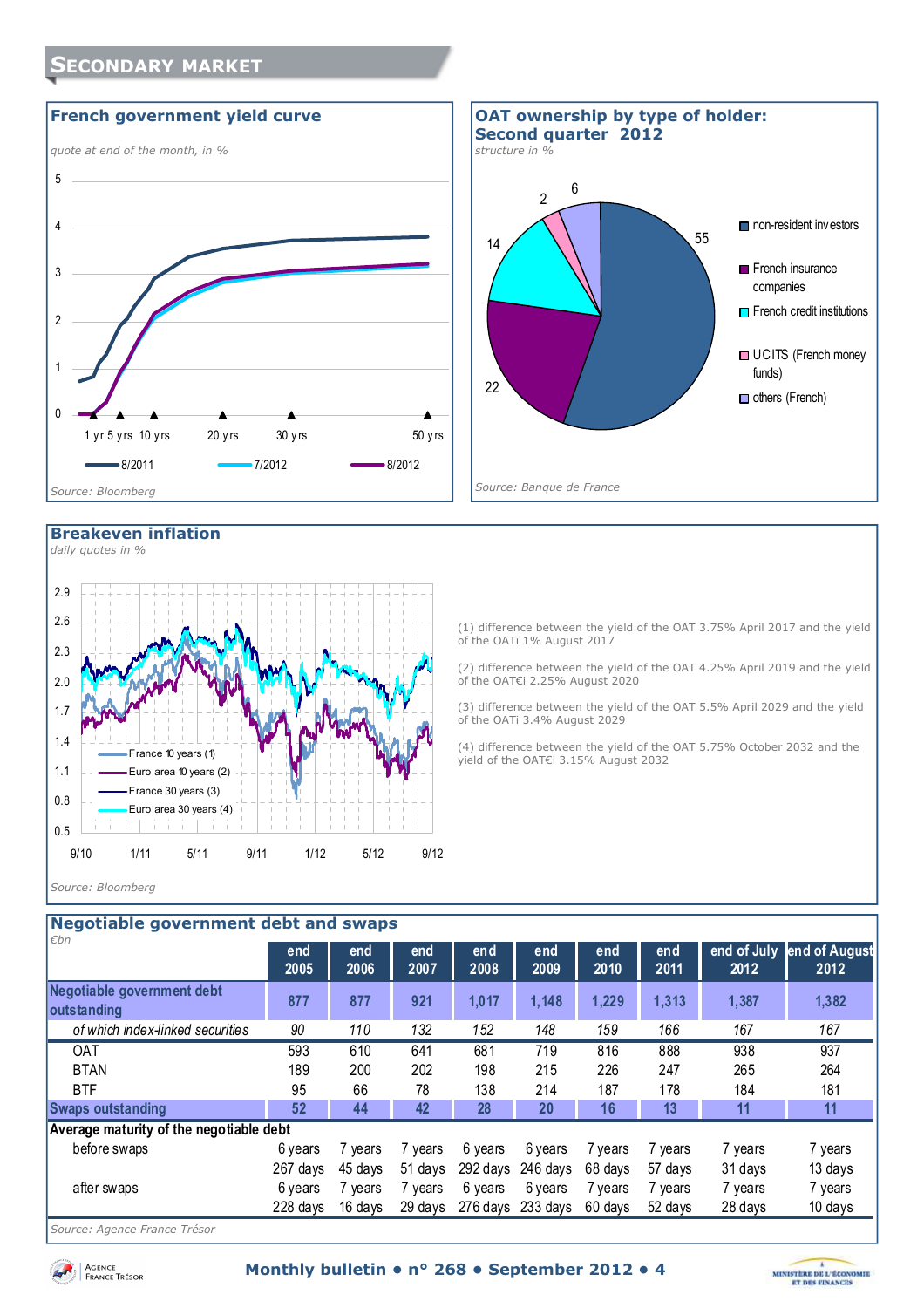

#### **Primary dealers, monthly fixed-rate repo transactions**







*Source: Euroclear France* 



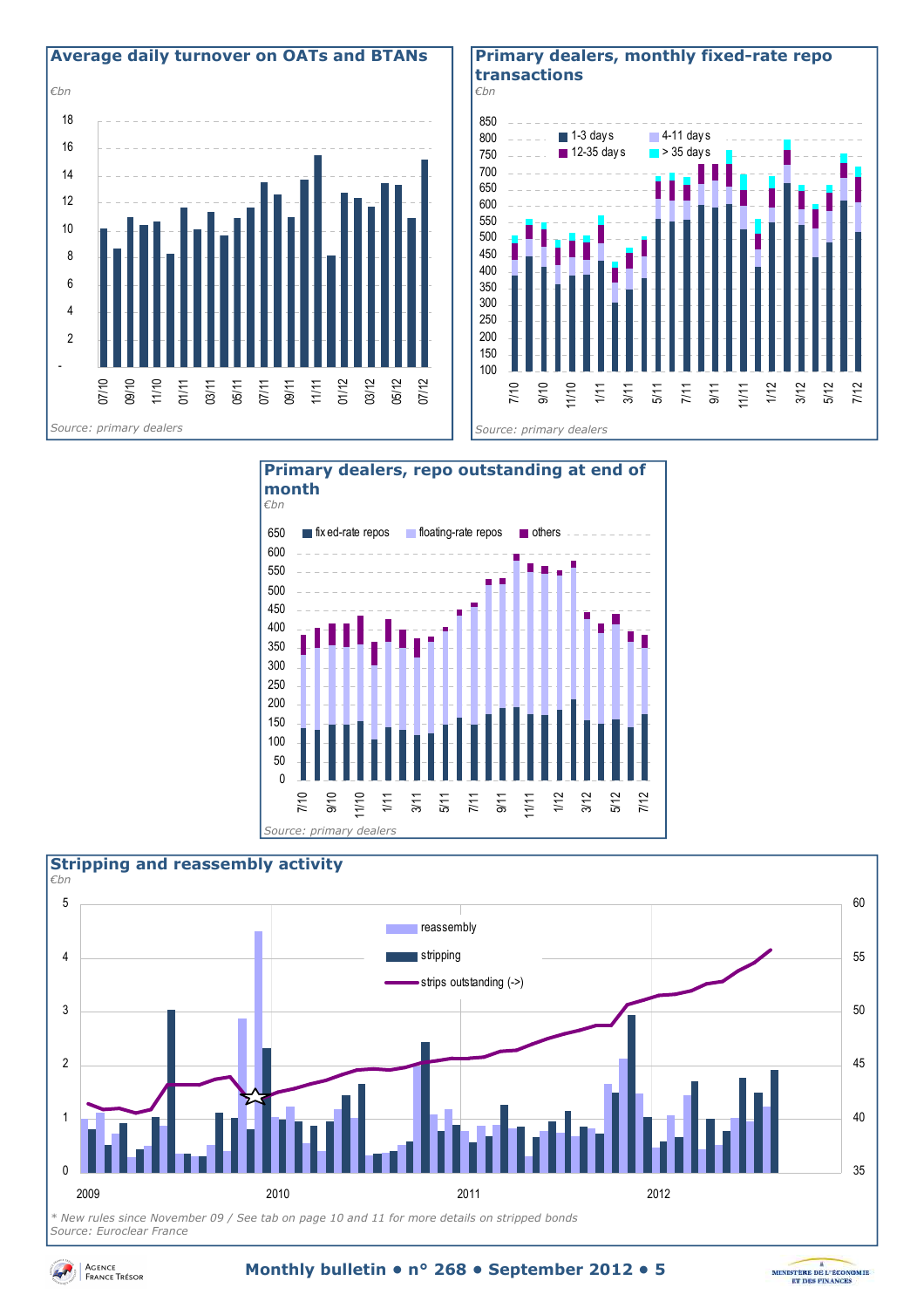NB: this Agence France Trésor forum offers economists an opportunity to express their personal opinion. Thus, the above article strictly reflects the author's view, and should not be construed as expressing the viewpoints of Agence France Trésor or the Ministry of the Economy and Finance.

## **The ECB seeks to restore level playing field**

By Dominique Barbet, eurozone economist, BNP Paribas

Questioning the "one size fits all" principle, some analysts have long been sceptical over the suitability of a single monetary policy for all of the various eurozone countries. For some analysts these doubts are confirmed today.

Over the past few years, the intrinsic rigidities of a single monetary area have been aggravated by additional constraints. Past excesses and the present financial crisis have forced some countries to adopt highly

restrictive fiscal policies that have triggered recessions. In theory, an expansionary monetary policy would cushion such recessions and ease the consolidation of public finances. In practice, fiscal and monetary policies have contradictory results. The chart opposite shows that of the twelve main eurozone countries, those suffering the deepest recessions – usually because of severe budgetary austerity – also have the highest interest rates.

For a group of countries that have more or less the same inflation prospects and certainly share the same exchange rate outlook, economic theory indicates that the equilibrium interest rate for each country should be proportional to its growth rate. In the eurozone, however, and instead of a bisector starting from the intersection of the two axes, we have today a completely inverted regression line (and, surprisingly, a high regression coefficient). That said, the regression line recovers a positive slope if we



MINISTÈRE DE L'ÉCONOMIE

**ET DES FINANCE** 

exclude the five eurozone countries under the most pressure.

The most worrying aspect is that this observation applies not just to countries but to private economic agents as well: large companies as well as banks, and through them SMEs and households. This is the context in which ECB policy should be assessed. The 3-year LTROs and especially the extension of the range of collateral eligible for ECB refinancing operations are aimed at supplying banks in every eurozone countries with adequate funding, and at the same cost. The announcement of a new government bond purchasing programme on the secondary market – OMT – is intended to ease financing for countries under pressure on terms reasonably similar to those for other countries, at least so long as they respect their adjustment programmes. Since it is impossible to run a counter-cyclical monetary policy appropriate to each country, the ECB is seeking to limit the negative effects of the crisis on the monetary and financial conditions prevailing in those struggling with recession.

All in all, the ECB is doing all it can to put borrowers back on a level playing field and has no option but to continue on its present course. For the rest, and notably the resumption of growth, that depends on the resilience of each national economy and the structural reforms implemented within them. The dictates of economic theory could return to the fore when confidence returns in the capacity of each Member State to repay its debt and on the sustainability of the eurozone with its present membership. And this is the core of Mr Draghi's message.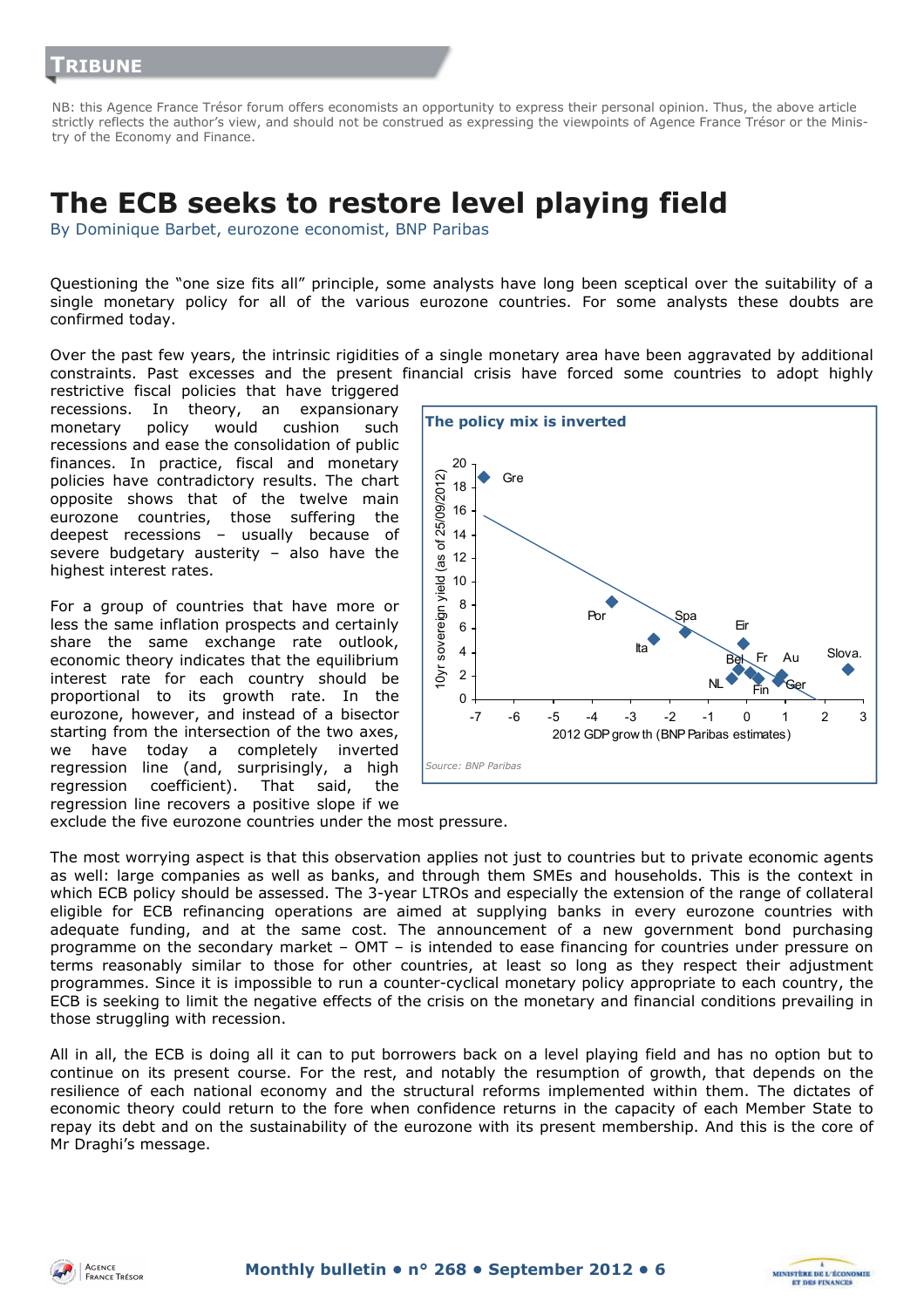#### **Macro-economic forecast**

*Real growth rate as a %* 

|                              | 2011 | 2012 | 2013 |
|------------------------------|------|------|------|
| French GDP                   | 1.7  | 0.3  | 0.8  |
| Ho use hold con sumption     | 0.3  | 0.2  | 0.3  |
| <b>Business investment</b>   | 5.1  | 0.1  | 1.5  |
| Exports                      | 5.3  | 2.7  | 4.8  |
| <b>Imports</b>               | 4.9  | 1.3  | 3.8  |
| Consumer prices              | 2.1  | 2.0  | 1.8  |
| (on an annual average basis) |      |      |      |

*Source: PLF 2013 (28 September 2012)* 

#### **Gross domestic product at chain-linked previous year prices**

*Variation in %* 



## **2010 2011 2010 2011 2012** General budget balance -150.80 -90.09 -76.46 -59.10 -63.76 revenue 274.89 275.23 159.68 160.64 162.26 expenditure 425.69 365.32 236.14 219.74 226.02 Balance of special Treasury accounts 2.00 -0.63 -16.61 -27.48 -21.78 **General budget outturn -148.80 -90.72 -93.07 -86.57 -85.54 end of July level** *€bn*

**Government budget monthly position** 

*Source: Ministry of the Economy and Finance* 

#### **Recent economic indicators**

| Industrial output*, year-on-year                                                               | $-3.2%$ | 7/2012     |
|------------------------------------------------------------------------------------------------|---------|------------|
|                                                                                                |         |            |
| Household consumption,                                                                         |         |            |
| ye ar-on-year                                                                                  | 0.3%    | 6/2012     |
| Unemployment rate (ILO)                                                                        | 10.2%   | 6/2012     |
| Consumer prices,                                                                               |         |            |
| ye ar-on-year                                                                                  |         |            |
| all items                                                                                      | 2.1%    | 8/2012     |
| all items excluding tobacco                                                                    | 2.0%    | 8/2012     |
| Trade balance, fob-fob, sa (€bn)                                                               | $-4.3$  | 7/2012     |
|                                                                                                | $-6.1$  | 6/2012     |
| Current account balance, sa (€bn)                                                              | $-2.5$  | 7/2012     |
|                                                                                                | $-4.8$  | 6/2012     |
| 10-year constant maturity rate (TEC10)                                                         | 2.16%   | 08/31/2012 |
| 3-month interest rate (Euribor)                                                                | 0.278%  | 08/31/2012 |
| EUR/USD                                                                                        | 1.2611  | 08/31/2012 |
| EUR / JPY                                                                                      | 98.96   | 08/31/2012 |
| *manufactured goods / Sources: Insee, Ministry of the Economy and<br>Finance, Banque de France |         |            |

#### **Euro exchange rate**





*Source: PLF 2013 (28 September 2012)* 



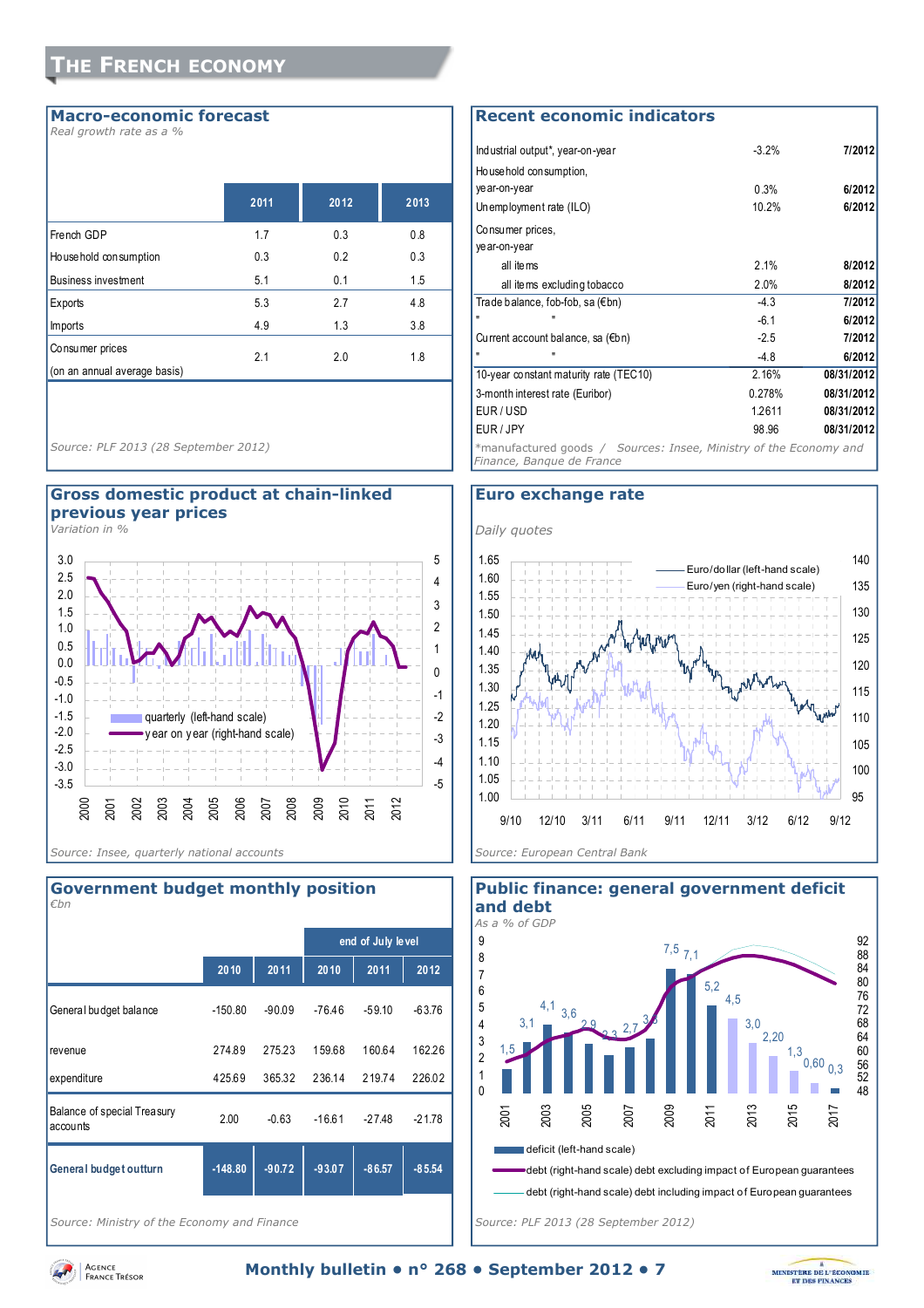#### **Timetable for the release of French economic indicators**

| Timetable for the release of French economic indicators        |                                                              |  |  |  |
|----------------------------------------------------------------|--------------------------------------------------------------|--|--|--|
| October 2012                                                   | November 2012                                                |  |  |  |
| 10/05 Eurozone economic outlook - 4th Quater 2012              | 11/08 Foreign trade in September                             |  |  |  |
| 10/09 Foreign trade in August                                  | 11/09 Industrial investments: Quaterly October survey        |  |  |  |
| 10/10 Industrial output in August                              | 11/09 Industrial output in September                         |  |  |  |
| 10/10 Industrial producer prices: August index                 | 11/09 Industrial producer prices: September index            |  |  |  |
| 10/11 Consumer prices: index for September                     | 11/13 Balance of payments in September                       |  |  |  |
| 10/12 Balance of payments in August                            | 11/13 Payroll employment provisional results Q3-2012         |  |  |  |
| 10/16 Inflation (HICP): September index                        | 11/14 Consumer prices: index for October                     |  |  |  |
| 10/23 Industrial trends: monthly survey for October            | 11/15 National quarterly accounts: first results Q3-2012     |  |  |  |
| 10/24 Job seekers in September                                 | 11/15 PIB Euro-zone and EU flash estimate Q3-2012            |  |  |  |
| 10/26 Household confidence survey: October survey              | 11/15 Inflation (HICP): October index                        |  |  |  |
| 10/30 New building starts in September                         | 11/23 Industrial trends: monthly survey for November         |  |  |  |
| 10/31 Household consumption of manufactured goods in September | 11/27 Job seekers in October                                 |  |  |  |
|                                                                | 11/27 New building starts in October                         |  |  |  |
|                                                                | 11/27 Sales of new dwelling units: Q3-2012                   |  |  |  |
| Sources: Insee, Eurostat                                       | 11/30 Household consumption of manufactured goods in October |  |  |  |

#### **INTERNATIONAL COMPARISONS**





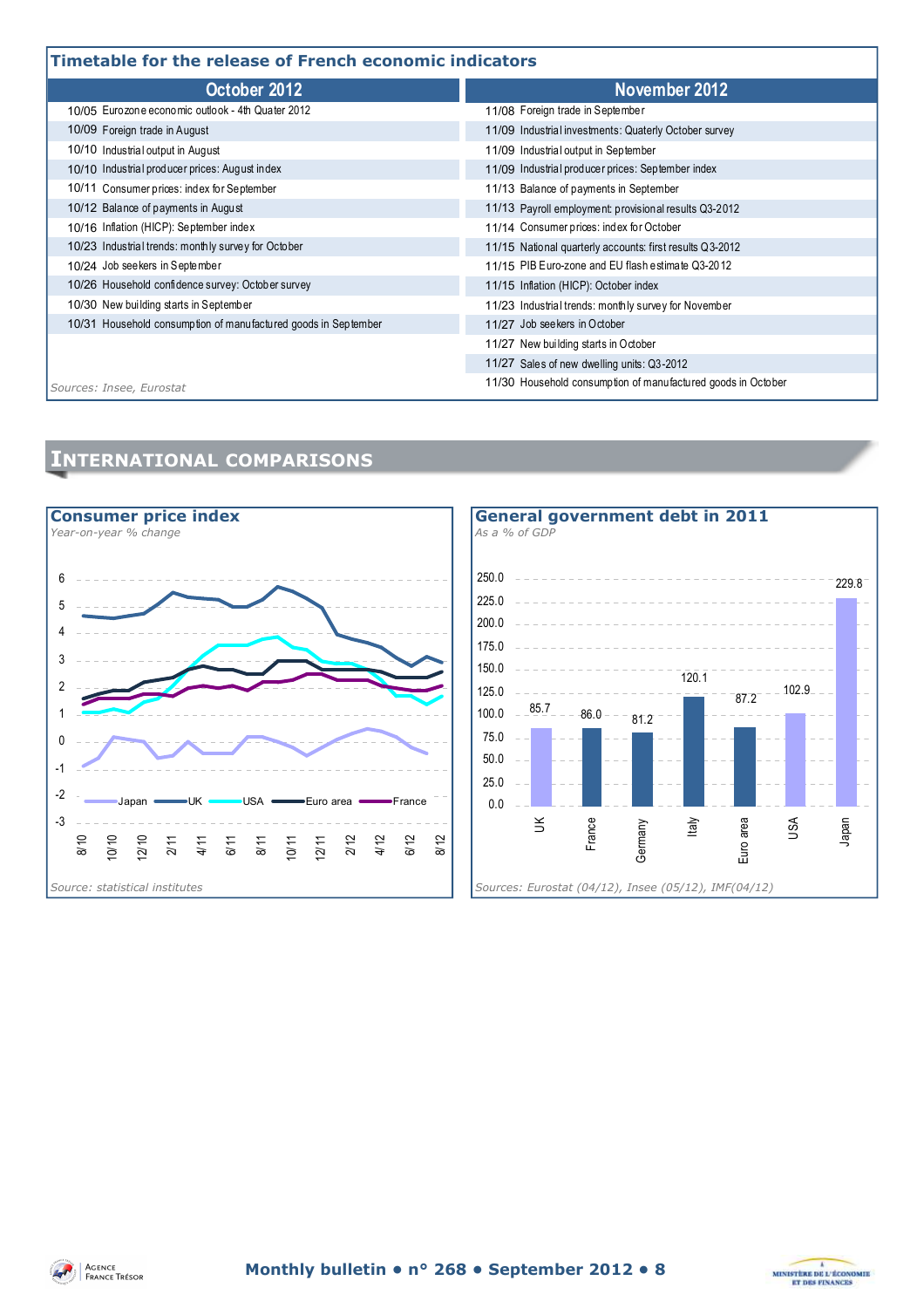#### **Treasury notes at August 31, 2012**

*In euros* 

| <b>ISIN CODE</b><br>Euroclear France | <b>Bond</b>                  | O utstanding      | <b>Indexation</b><br>coefficient | Face value    |
|--------------------------------------|------------------------------|-------------------|----------------------------------|---------------|
|                                      | <b>Maturity 2012</b>         | 12 402 000 000    |                                  |               |
| FR0118153370                         | BTAN 0,75% 20 September 2012 | 12 402 000 000    |                                  |               |
|                                      | <b>Maturity 2013</b>         | 48 692 000 000    |                                  |               |
| FR0113087466                         | BTAN 3,75% 12 January 2013   | 18 393 000 000    |                                  |               |
| FR0114683842                         | BTAN 4,5% 12 July 2013       | 18 930 000 000    |                                  |               |
| FR0119580019                         | BTAN 2% 25 September 2013    | 11 369 000 000    |                                  |               |
|                                      | <b>Maturity 2014</b>         | 68 492 000 000    |                                  |               |
| FR0116114978                         | BTAN 2,5% 12 January 2014    | 28 962 000 000    |                                  |               |
| FR0116843535                         | BTAN 3% 12 July 2014         | 30 269 000 000    |                                  |               |
| FR0120634490                         | BTAN 0,75% 25 September 2014 | 9 261 000 000     |                                  |               |
|                                      | <b>Maturity 2015</b>         | 51 472 000 000    |                                  |               |
| FR0117836652                         | BTAN 2,5% 15 January 2015    | 23 415 000 000    |                                  |               |
| FR0118462128                         | BTAN 2% 12 July 2015         | 28 057 000 000    |                                  |               |
|                                      | <b>Maturity 2016</b>         | 57 907 959 500    |                                  |               |
| FR0119105809                         | BTAN 2,25% 25 February 2016  | 23 056 000 000    |                                  |               |
| FR0119580050                         | BTAN 2,5% 25 July 2016       | 25 201 000 000    |                                  |               |
| FR0119105791                         | BTANi 0,45% 25 July 2016     | 9 650 959 500 (1) | 1,03975                          | 9 282 000 000 |
|                                      | <b>Maturity 2017</b>         | 24 802 000 000    |                                  |               |
| FR0120473253                         | BTAN 1,75% 25 February 2017  | 20 302 000 000    |                                  |               |
| FR0120746609                         | BTAN 1% 25 July 2017         | 4 500 000 000     |                                  |               |

| <b>Total Treasury notes</b>      | 263,767,959,500      |
|----------------------------------|----------------------|
| <b>Average maturity of BTANs</b> | 2 years and 123 days |

(1) Indexed bonds outstanding  $=$  face value x indexation coefficient



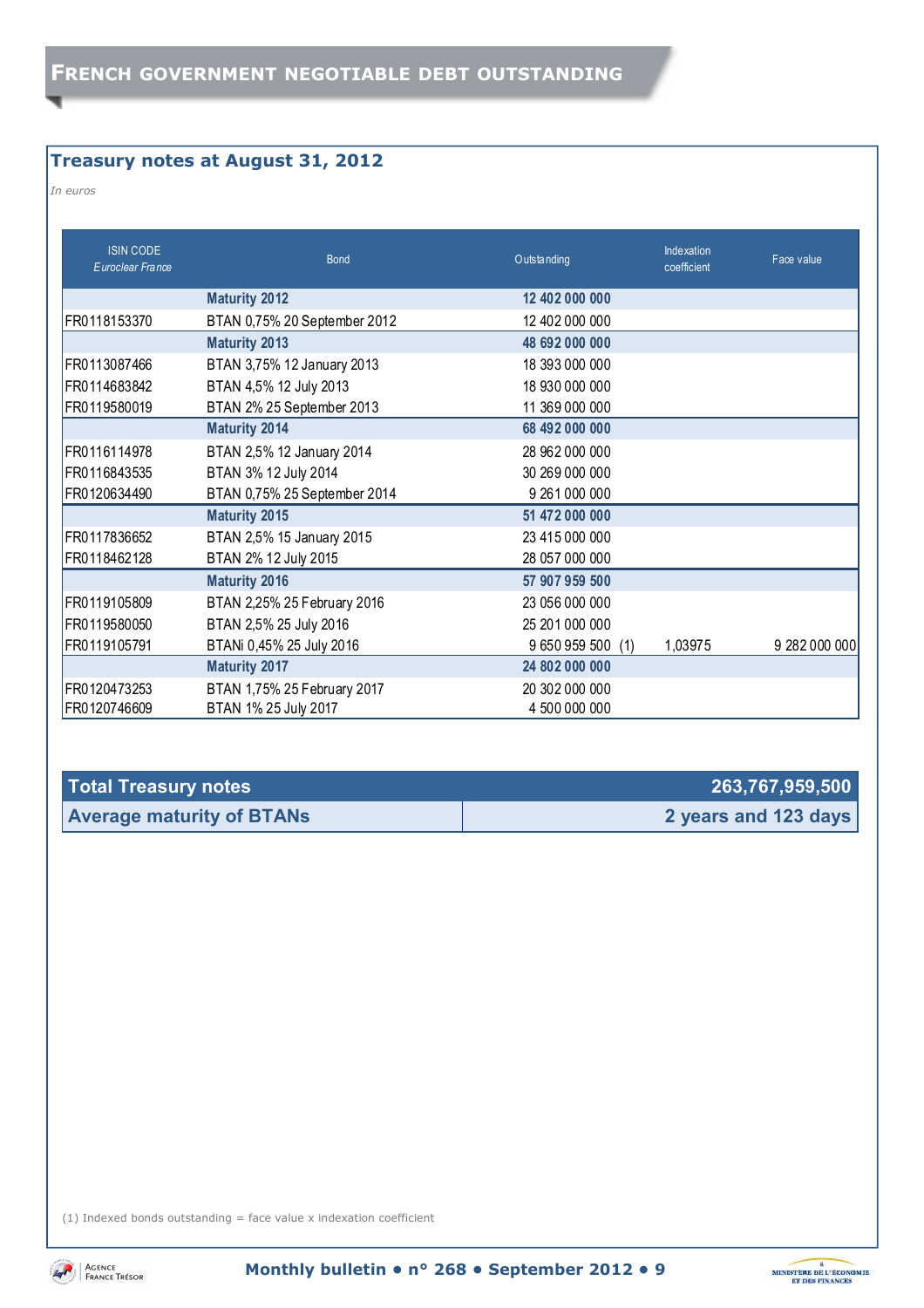#### **Fungible Treasury bonds at August 31, 2012**

*In euros* 

| <b>ISIN CODE</b><br><b>Euroclear France</b> | <b>Bond</b>                     | Outstanding           | Indexation<br>co efficient | Face value     | <b>Stripped</b> |
|---------------------------------------------|---------------------------------|-----------------------|----------------------------|----------------|-----------------|
|                                             | <b>Maturity 2012</b>            | 24 151 820 263        |                            |                |                 |
| FR0000188690                                | OAT 4,75% 25 October 2012       | 18716 122924          |                            |                | 0               |
| FR0000570780                                | OAT 8,5% 26 December 2012       | 5435697339            |                            |                |                 |
|                                             | <b>Maturity 2013</b>            | 62 686 751 785        |                            |                |                 |
| FR0000188989                                | OAT 4% 25 April 2013            | 21 726 183 879        |                            |                | 01              |
| FR0000188955                                | OATi 2,5% 25 July 2013          | 17 959 810 227 (1)    | 1,18212                    | 15 192 882 471 | 0               |
| FR0010011130                                | OAT 4% 25 October 2013          | 23 000 757 679        |                            |                |                 |
|                                             | <b>Maturity 2014</b>            | 46 695 724 224        |                            |                |                 |
| FR0010061242                                | OAT 4% 25 April 2014            | 25 111 752 234        |                            |                | 0               |
| FR0010112052                                | OAT 4% 25 October 2014          | 21 583 971 990        |                            |                | 0               |
|                                             | <b>Maturity 2015</b>            | 74 170 374 453        |                            |                |                 |
| FR0010163543                                | OAT 3,5% 25 April 2015          | 24 412 313 893        |                            |                | 0               |
| FR0010135525                                | OAT€i 1,6% 25 July 2015         | 16 522 060 560 (1)    | 1,17578                    | 14 052 000 000 |                 |
| FR0010216481                                | OAT 3% 25 October 2015          | 33 236 000 000        |                            |                |                 |
|                                             | <b>Maturity 2016</b>            | 57 859 000 000        |                            |                |                 |
| FR0010288357                                | OAT 3,25% 25 April 2016         | 29 070 000 000        |                            |                |                 |
| FR0000187361                                | OAT 5% 25 October 2016          | 28 789 000 000        |                            |                | 550 263 600     |
|                                             | <b>Maturity 2017</b>            | 77 476 656 300        |                            |                |                 |
| FR0010415331                                | OAT 3,75% 25 April 2017         | 30 235 000 000        |                            |                |                 |
| FR0010235176                                | OATi 1% 25 July 2017            | 22 665 656 300 (1)    | 1,12234                    | 20 195 000 000 |                 |
| FR0010517417                                | OAT 4,25% 25 October 2017       | 24 576 000 000        |                            |                |                 |
|                                             | <b>Maturity 2018</b>            | 50 740 002 400        |                            |                |                 |
| FR0010604983                                | OAT 4% 25 April 2018            | 25 520 000 000        |                            |                | 0               |
| FR0011237643                                | OAT€i 0,25% 25 July 2018        | 2577002400 (1)        | 1,02262                    | 2 520 000 000  |                 |
| FR0010670737                                | OAT 4,25% 25 October 2018       | 22 643 000 000        |                            |                |                 |
|                                             | <b>Maturity 2019</b>            | 76 340 250 953        |                            |                |                 |
| FR0000189151                                | OAT 4,25% 25 April 2019         | 29 712 000 000        |                            |                |                 |
| FR0010850032                                | OATi 1,3% 25 July 2019          | 9683241600 (1)        | 1,05620                    | 9 168 000 000  |                 |
| FR0000570921                                | OAT 8,5% 25 October 2019        | 8 844 392 893         |                            |                | 5600 300 100    |
| FR0010776161                                | OAT 3,75% 25 October 2019       | 28 078 000 000        |                            |                | 0               |
| FR0000570954                                | OAT cap. 9,82% 31 December 2019 | 22 616 460 (2)        |                            | 6692154        |                 |
|                                             | <b>Maturity 2020</b>            | 84 584 002 500        |                            |                |                 |
| FR0010854182                                | OAT 3,5% 25 April 2020          | 29 871 000 000        |                            |                | 0               |
| FR0010050559                                | OAT€i 2,25% 25 July 2020        | 23 968 002 500 (1)    | 1,19990                    | 19 975 000 000 | 01              |
| FR0010949651                                | OAT 2,5% 25 October 2020        | 30 745 000 000        |                            |                | 01              |
|                                             | <b>Maturity 2021</b>            | 61 083 000 000        |                            |                |                 |
| FR0010192997                                | OAT 3,75% 25 April 2021         | 31 402 000 000        |                            |                | 16 566 800      |
| FR0011059088                                | OAT 3,25% 25 October 2021       | 29 681 000 000        |                            |                |                 |
|                                             | <b>Maturity 2022</b>            | 47 079 525 450        |                            |                |                 |
| FR0000571044                                | OAT 8,25% 25 April 2022         | 1243 939 990          |                            |                | 710 468 400     |
| FR0011196856                                | OAT 3% 25 April 2022            | 29 155 000 000        |                            |                |                 |
| FR0010899765                                | OAT€i 1,1% 25 July 2022         | 16 680 585 460<br>(1) | 1,06667                    | 15 638 000 000 |                 |
|                                             | <b>Maturity 2023</b>            | 55 228 836 623        |                            |                |                 |
| FR0000571085                                | OAT 8,5% 25 April 2023          | 10 606 195 903        |                            |                | 6427925000      |
| FR0010585901                                | OATi 2, 1% 25 July 2023         | 11 393 640 720 (1)    | 1,08801                    | 10 472 000 000 |                 |
| FR0010466938                                | OAT 4,25% 25 October 2023       | 33 229 000 000        |                            |                | 343 952 000     |

 $(1)$  Indexed bonds outstanding = face value x indexation coefficient

(2) Including coupons capitalized at 31/12/2010; not open to subscription

(3) Revised updated on 28/03/2010; not open to subscription

OATi: OAT indexed on the French consumer prices index (excluding tobacco) OAT€i: OAT indexed on the eurozone harmonized index of consumer prices (excluding tobacco)

**AD** AGENCE<br>FRANCE TRÉSOR

**Monthly bulletin • n° 268 • September 2012 • 10** 

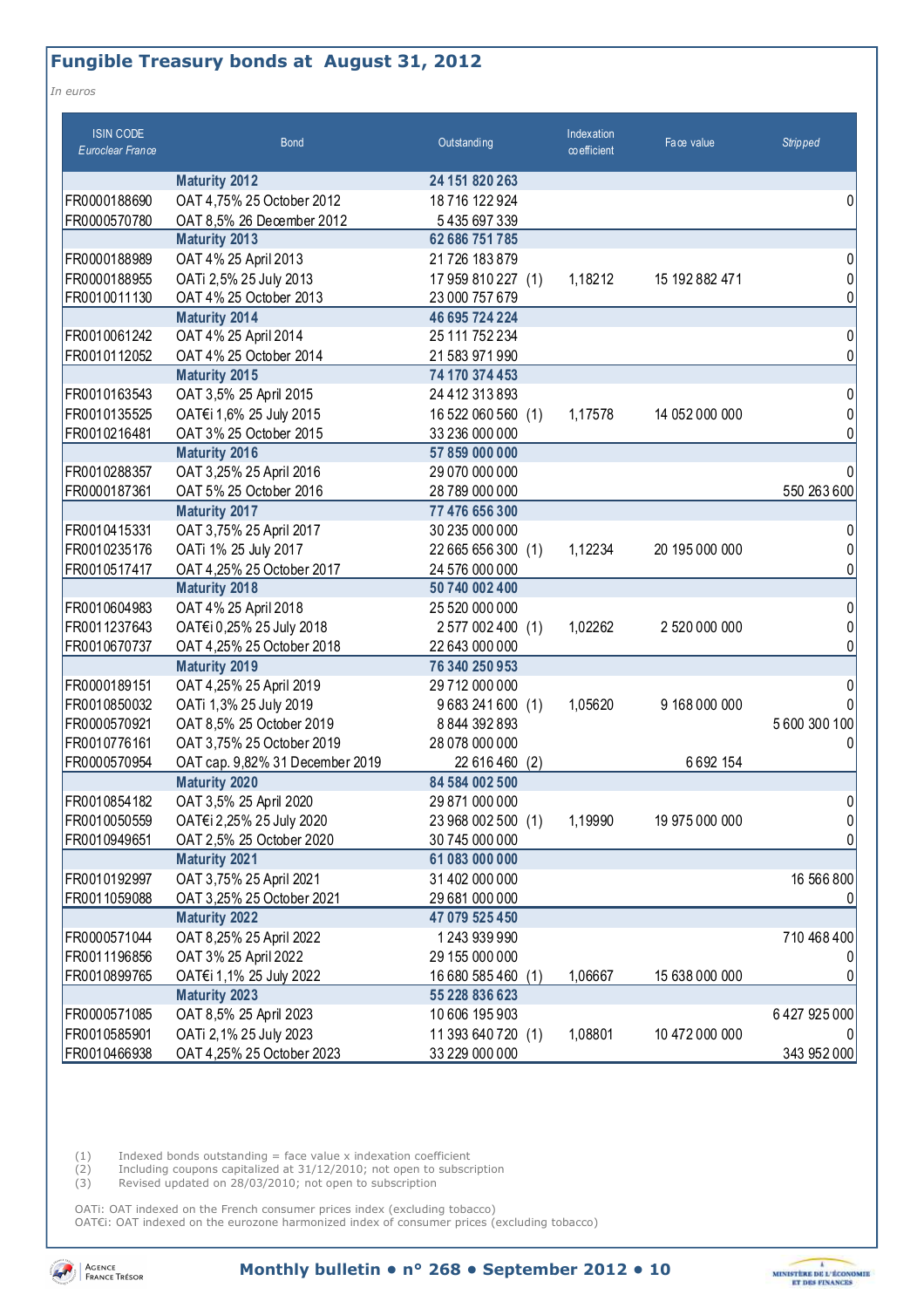#### **Fungible Treasury bonds at August 31, 2012**

*In euros* 

| <b>ISIN CODE</b><br>Euroclear France | <b>Bond</b>                   | Outstanding          | Indexation<br>coefficient | Face value    | <b>Stripped</b>    |
|--------------------------------------|-------------------------------|----------------------|---------------------------|---------------|--------------------|
|                                      | <b>Maturity 2025</b>          | 17780 928 118        |                           |               |                    |
| FR0000571150                         | OAT 6% 25 October 2025        | 17780 928 118        |                           |               | 3 0 63 3 2 6 9 0 0 |
|                                      | <b>Maturity 2026</b>          | 30 306 000 000       |                           |               |                    |
| FR0010916924                         | OAT 3,5% 25 April 2026        | 30 306 000 000       |                           |               | 266 550 000        |
|                                      | <b>Maturity 2027</b>          | 5 5 16 5 40 160      |                           |               |                    |
| FR0011008705                         | OAT€i 1,85% 25 July 2027      | 5516540160<br>(1)    | 1,05117                   | 5 248 000 000 | 0                  |
|                                      | <b>Maturity 2028</b>          | 19 091 126           |                           |               |                    |
| FR0000571226                         | OAT zéro coupon 28 March 2028 | 19 091 126 (3)       |                           | 46 232 603    |                    |
|                                      | <b>Maturity 2029</b>          | 33 507 832 407       |                           |               |                    |
| FR0000571218                         | OAT 5,5% 25 April 2029        | 24 265 880 458       |                           |               | 4 2 28 4 0 9 5 0 0 |
| FR0000186413                         | OATi 3,4% 25 July 2029        | 9 241 951 949<br>(1) | 1,24034                   | 7 451 144 000 |                    |
|                                      | <b>Maturity 2032</b>          | 34 121 590 660       |                           |               |                    |
| FR0000188799                         | OAT€i 3,15% 25 July 2032      | 11 390 268 060 (1)   | 1,21574                   | 9 369 000 000 |                    |
| FR0000187635                         | OAT 5,75% 25 October 2032     | 22 731 322 600       |                           |               | 11 237 799 000     |
|                                      | <b>Maturity 2035</b>          | 19 089 000 000       |                           |               |                    |
| FR0010070060                         | OAT 4,75% 25 April 2035       | 19 089 000 000       |                           |               | 5092886000         |
|                                      | <b>Maturity 2038</b>          | 23 889 000 000       |                           |               |                    |
| FR0010371401                         | OAT 4% 25 October 2038        | 23 889 000 000       |                           |               | 4594850000         |
|                                      | <b>Maturity 2040</b>          | 9 430 463 840        |                           |               |                    |
| FR0010447367                         | OAT€i 1,8% 25 July 2040       | 9430463840<br>(1)    | 1,12616                   | 8 374 000 000 | 0                  |
|                                      | <b>Maturity 2041</b>          | 21 357 000 000       |                           |               |                    |
| FR0010773192                         | OAT 4,5% 25 April 2041        | 21 357 000 000       |                           |               | 5660400000         |
|                                      | <b>Maturity 2055</b>          | 14 926 000 000       |                           |               |                    |
| FR0010171975                         | OAT 4% 25 April 2055          | 14 926 000 000       |                           |               | 5628967000         |
|                                      | <b>Maturity 2060</b>          | 8852000000           |                           |               |                    |
| FR0010870956                         | OAT 4% 25 April 2060          | 8852000000           |                           |               | 2 2 84 300 000     |

| <b>Total fungible Treasury bonds</b> | 936,891,391,262      |
|--------------------------------------|----------------------|
| Stripped outstanding                 | 55,706,964,300       |
| As a % of strippable bonds           | 6.1 \%               |
| <b>Average maturity</b>              | 9 years and 239 days |

 $(1)$  Indexed bonds outstanding = face value x indexation coefficient

(2) Including coupons capitalized at 31/12/2010; not open to subscription

(3) Revised updated on 28/03/2010; not open to subscription

OATi: OAT indexed on the French consumer prices index (excluding tobacco) OAT€i: OAT indexed on the eurozone harmonized index of consumer prices (excluding tobacco)



**Monthly bulletin • n° 268 • September 2012 • 11**